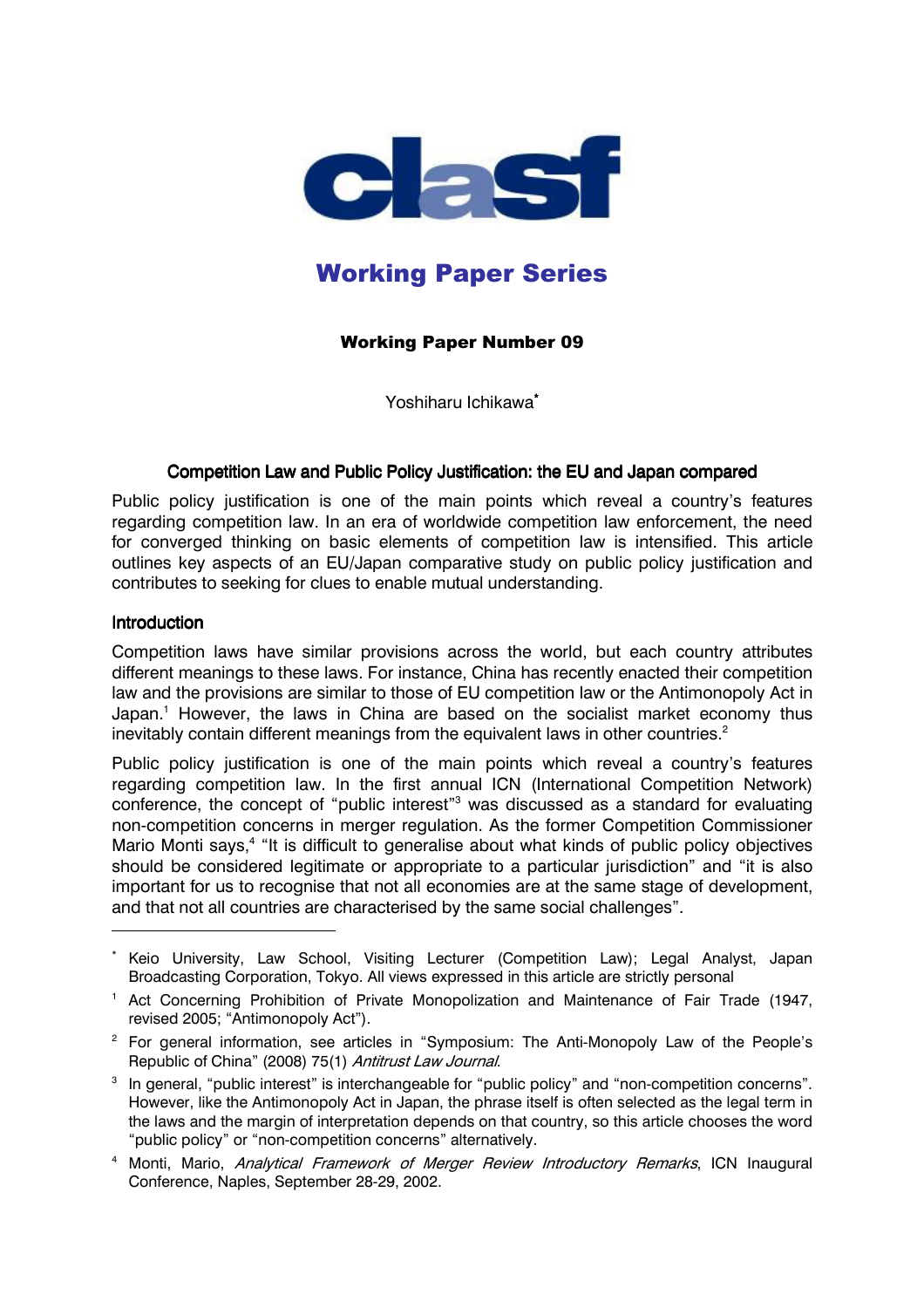Therefore, to consider public policy justification sheds light, from the opposite angle, on two fundamental questions: "What is the concept of competition?" and "To what extent and in what circumstances does competition law apply?" in a particular jurisdiction.

This article outlines key aspects of an EU/Japan comparative study on public policy justification and contributes to seeking for clues to enable mutual understanding.

Although Elhauge and Geradin<sup>5</sup> allocate one section "Are Social Welfare Justifications Admissible?" in their work and make the EU/US comparative study by picking up several leading cases, there are few studies focusing on comparative analysis on public policy justification.<sup>6</sup>

In an era of worldwide competition law enforcement, the need for converged thinking on basic elements of competition law such as exclusionary abuses is intensified.<sup>7</sup> This study will parallel with this kind of contribution.

In addition, as Robertson points out, "There seems to be remarkably little literature on the precise meaning of 'restriction of competition' under Art 81(1)".<sup>8</sup> This issue is the other side of the coin of justification and to sophisticate the study on justification will also be meaningful for approaching this core concept of competition law.

The discussion will proceed as follows:

First, the need for sophisticated consideration on public policy justification will be observed.

Second, legal developments in the EU/Japan on the basic provisions and landmark cases on public policy justification will be reviewed.

Third, a comparative analysis will be made in terms of constitutional requests and enforcement.

Finally, this article will conclude with an outline of some implications for the future.

# Need for Sophisticated Consideration on Public Policy Justification

In the EU, along with the development of EU law as a whole, the notion of "European Social Model" has been penetrated.<sup>9</sup> This reflects "constitutionalisation" of the EC Treaty, which means it originated from the European *Economic* Treaty but has absorbed a lot of noneconomic factors such as employment, culture, social cohesion and so forth in its history.

<sup>&</sup>lt;sup>5</sup> Elhauge, Einer and Geradin, Damien, Global Competition Law and Economics, Hart Publishing, 2007, p150.

<sup>&</sup>lt;sup>6</sup> For latest example, Alese refers to public policy issues, but only allocates the final chapter. Alese, Femi, Federal Antitrust and EC Competition Law Analysis, Ashgate Publishing, 2008, Chapter 17 (Limitations and Conclusions).

<sup>&</sup>lt;sup>7</sup> See, US Department of Justice, Competition and Monopoly: Single-Firm Conduct under Section 2 of the Sherman Act, 2008 (Chapter 10: An International Perspective).

<sup>&</sup>lt;sup>8</sup> Robertson, Beverly, "What is a Restriction of Competition? The Implication of the CFI's Judgment in O2 Germany and the Rule of Reason" [2007] ECLR 252. He does not deal with justification directly. Whereas Article 81(1) uses the phrase "the prevention, restriction or distortion of competition", this article uses "restriction of competition" alternatively.

<sup>&</sup>lt;sup>9</sup> Joerges, Christian and Rodl, Florian, "'Social Market Economy' as Europe's Social Model?", EUI Working Paper LAW, No.2004/8, European University Institute, p.19. Spidla, Vladimir, The European Social Model, at "European Social Model" Conference, European Parliament, Brussels, February 14, 2008.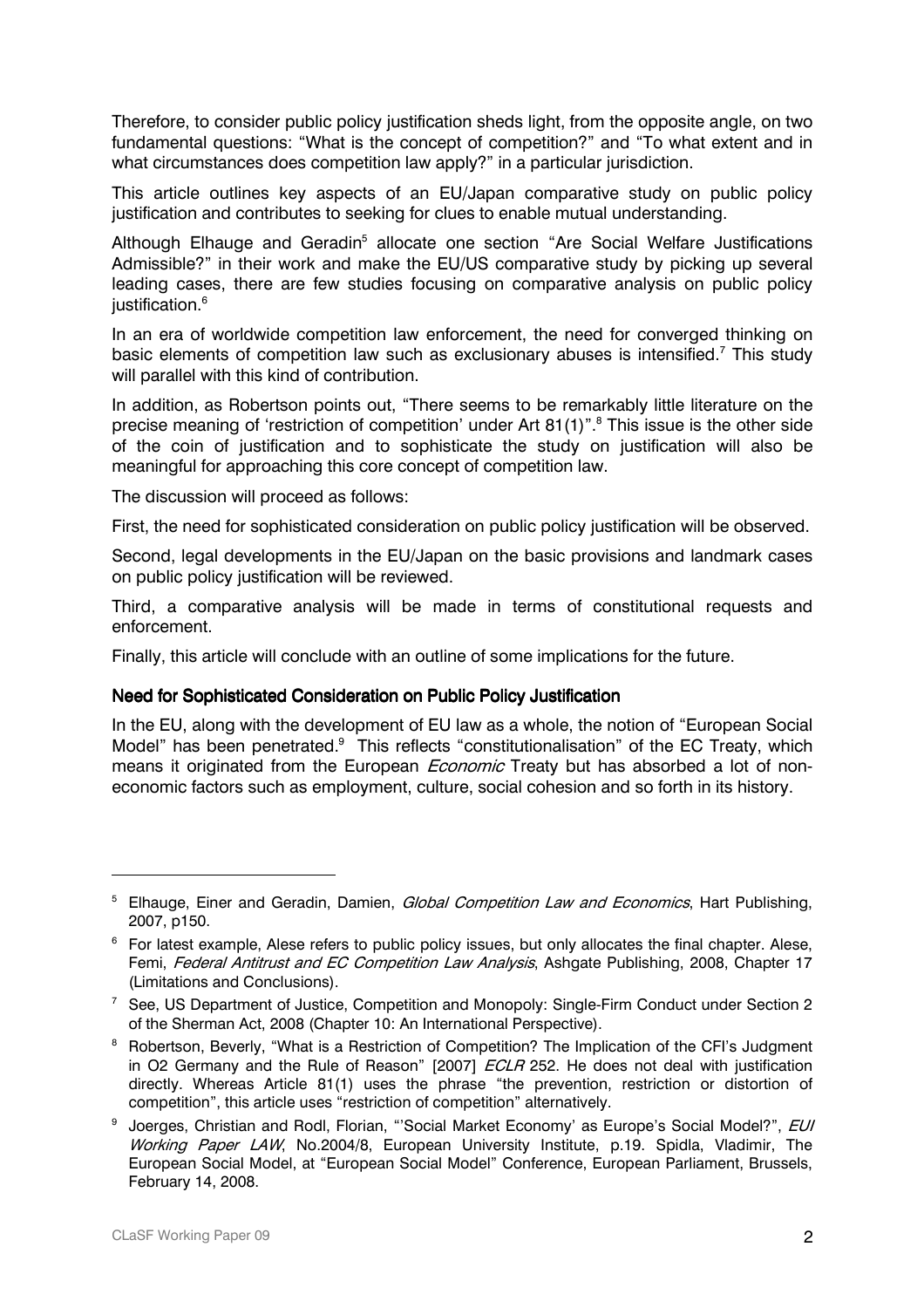The newly signed Lisbon Treaty is to amend the basic provisions on competition<sup>10</sup> and insert the phrase "social market economy"<sup>11</sup> and strengthen the description of the services of general economic interest.

Many authorities are inclined to disregard these amendments,<sup>12</sup> but these developments give rise to the discussion on the relation between competition law and public policy from various angles.<sup>13</sup>

In addition, "Modernisation"<sup>14</sup> in EU competition law has much influence on the debate on iustification.

From the perspective of enforcement, de-centralisation of competition authority is introduced by the Regulation 1/2003,<sup>15</sup> which necessarily accompanies a fear of incoherent decisions and judgements in substantive analysis in different Member States because of each unique public policy justification. Therefore, as consistent interpretation is urgently requested, in reality, we need to confront this reconciliation.<sup>16</sup>

In Japan, one scholar mentioned about ten years ago: "Today, the time is ripe for discussing the social legitimacy and Antimonopoly Act directly."<sup>17</sup>

Japan's competition authority, the Japan Fair Trade Commission (hereinafter "JFTC") has concentrated power on the Antimonopoly Act and its enforcement has tended to use informal "Warnings" and "Cautions", which do not need sufficient evidence to prove a violation while there is little room for private litigation. This yields insufficient development of legal rules and the JFTC's decisions are criticised as being related to easy categories. The JFTC has not been forced to state adequate legal explanations for its actions and the time has yet to come when the true debate on public policy justification is pursued.<sup>18</sup>

<sup>&</sup>lt;sup>10</sup> The phrase "a system ensuring that competition in the internal market is not distorted" in Article 3(1)g EC is to be transferred to the protocol.

<sup>&</sup>lt;sup>11</sup> Concerning the historical background of the concept "social market economy", see, Gerber, David J., Law and Competition in the Twentieth Century Europe - Protecting Prometheus, Oxford University Press, 1998.

<sup>&</sup>lt;sup>12</sup> European Union Committee, House of Lords, The Treaty of Lisbon: an impact assessment Volume I: Report, 2008, section 9.18.; The Law Society, A guide to the Treaty of Lisbon, January 2008.

<sup>&</sup>lt;sup>13</sup> Freeman, Peter, *Is competition everything?*, A lecture given by Competition Commission Chairman Peter Freeman at a meeting of the Law Society Europe Group, 2008; Baquero Cruz, Julio, Between Competition and Free Movement - The Economic Constitutional Law of the European Community, Hart Publishing, 2002, p 85.

<sup>&</sup>lt;sup>14</sup> "Modernisation" has two forms (procedural or institutional and substantial) and both are intermingled. Gerber, David, "Two Forms of Modernisation in European Competition Law" (2008) (31) Fordham International Law Journal 1235.

<sup>&</sup>lt;sup>15</sup> Requlation 1/2003 on the implementation of the rules on competition laid down in Articles 81 and 82 of the Treaty [2003] OJ L1/1.

<sup>&</sup>lt;sup>16</sup> From the start, the system was designed to expel public policy consideration. White Paper on Modernisation of the Rules Implementing Articles 85 and 86 of the EC Treaty - Commission Programme No. 99/027, COM (99) 101 final.

<sup>&</sup>lt;sup>17</sup> Uchida, Kosaku, "Antimonopoly Law and Business Activities: Justifiable for the Social and Public Purposes". The Hikone Ronsou, 1999-2003 (in Japanese).: In the article, he defines the "social legitimacy" very widely, which appears to be the same as "public policy".

<sup>&</sup>lt;sup>18</sup> First, Harry and Shiraishi, Tadashi, "Concentrated Power: The Paradox of Antitrust in Japan", *Law* in Japan: A Turning Point, University of Washington Press 2007, p 521. They say the situation that the powerful centralised enforcement does not necessarily lead to legal developments as the "paradox of antitrust in Japan".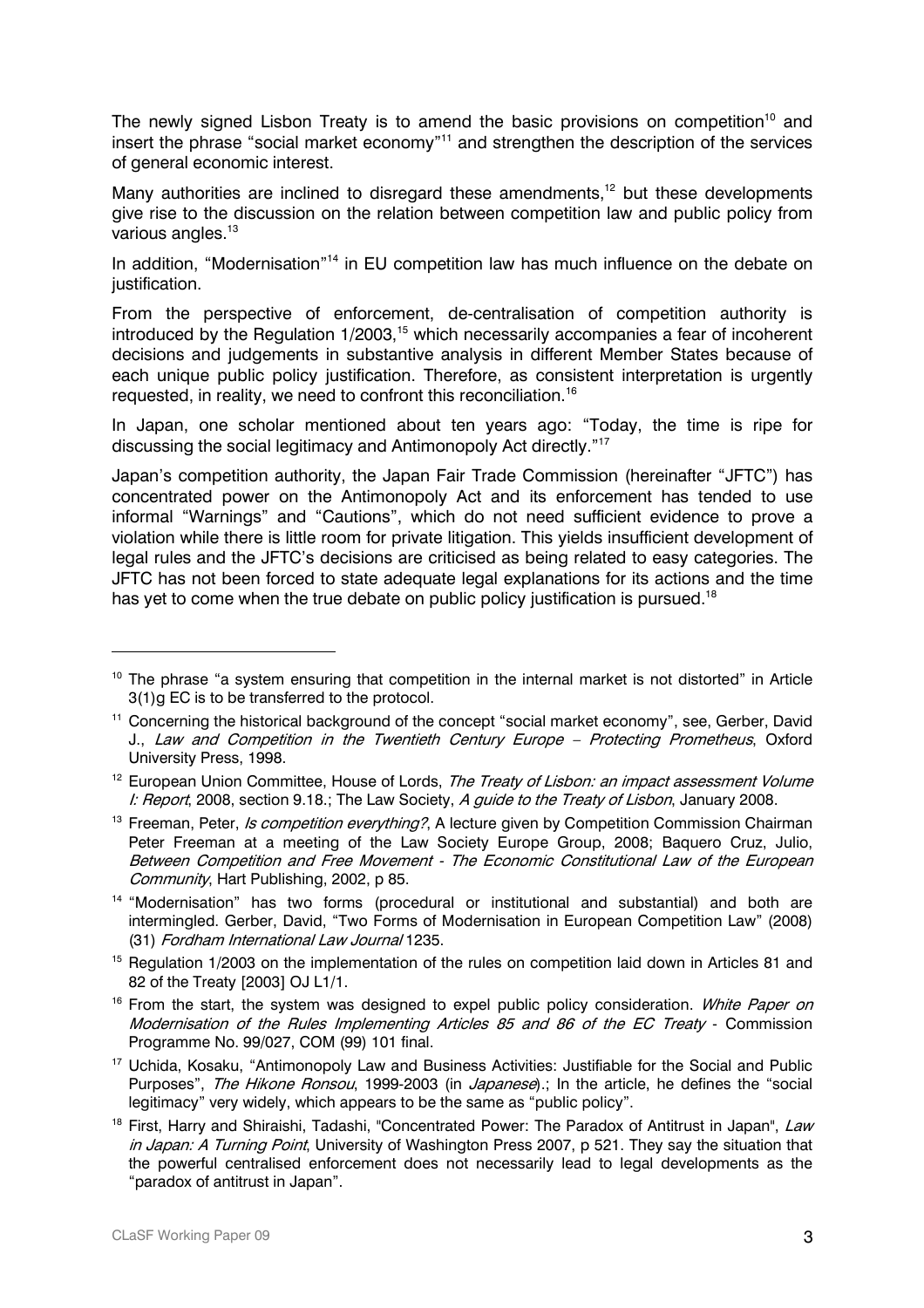However, the JFTC has recently changed its stance and issued many quidelines under the pressure of the industries and de-regulation initiative by the government. Those guidelines are published in cooperation with the regulatory authorities like the MIC (Ministry of Internal Affairs and Communications), the METI (Ministry of Economy, Trade and Industry) and so forth in the field of telecommunications, electricity.<sup>19</sup> Those quidelines reflect the deeper insight and more detailed analysis in public policy justification compared to the past papers owing to the helps and the pressures by the Ministries.

Broadly speaking, how to reconcile competition law with public policy is a common important theme in both jurisdictions today. This also reflects the fundamental elements of each competition law and to observe the situation comparatively would provide a better understanding.

In what follows, background developments and landmark cases will be examined from the EU and Japan.

# **EU Competition Law**

# (i) Background Developments

In the past, the maintenance of "economic freedom" and the integration of the internal market were stressed as the only main objectives of EU competition law.<sup>20</sup> But recently, the Commission tends to focus on economic efficiency and consumer welfare as a substantive sphere of "Modernisation".<sup>21</sup>

In the course of that, there has been much debate on how we should interpret Article 81 EC. Some scholars are favouring for "US rule of reason" style interpretation of "restriction of competition" in Article 81(1) EC for introducing economic analysis and strictly limiting the scope of the Article 81(3) EC.<sup>22</sup>

But the Court of Justice stresses the bifurcated structure of Article 81 EC and it is observed that Article 81(3) EC rather than "restriction of competition" should be used for iustification.<sup>23</sup>

When it comes to the justification in Article 81(3) EC, it has been interpreted narrowly<sup>24</sup> and the Commission published several quidelines which stipulate that non-economic issues are not dealt with in Article 81(3) EC.<sup>25</sup> According to this interpretation, for instance, as to environmental policy, the Commission widens the concept of economic efficiency and

<sup>&</sup>lt;sup>19</sup> Harry and Shiraishi propose more co-operations among government agencies, ibid.

<sup>&</sup>lt;sup>20</sup> Jones, Alison and Sufrin, Brenda, *EC Competition Law (3rd ed.)*, Oxford University Press, 2007, p 44. The German Ordoliberals had influenced the origins of European competition law. See, Prosser, Tony, The Limits of Competition law, Oxford University Press, 2005, p 24.

<sup>&</sup>lt;sup>21</sup> Weitbrecht, Andreas, "From Freiburg to Chicago and Beyond - the First 50 Years of European Competition Law" [2008] ECLR 81. Gerber [1998], [2008].

<sup>&</sup>lt;sup>22</sup> Korah, Valentine, An Introductory Guide To EC Competition Law And Practice, Hart Publishing, 2004.

<sup>&</sup>lt;sup>23</sup> Case T-112/99 Metropole Television (M6) v Commission [2001] ECR II-2459, para.76.

<sup>&</sup>lt;sup>24</sup> Kiolyve, Lars. "The New Commission Guidelines on the Application of Article 81(3): An Economic Approach to Article 81" [2004] ECLR 566.: Commission Notice. Guidelines on the application of Article 81(3) of the Treaty [2004] OJ C 101/97.

<sup>&</sup>lt;sup>25</sup> For example, see Commission Notice, Guidelines on the applicability of Article 81 to horizontal cooperation agreements, [2001] OJ C 3/2.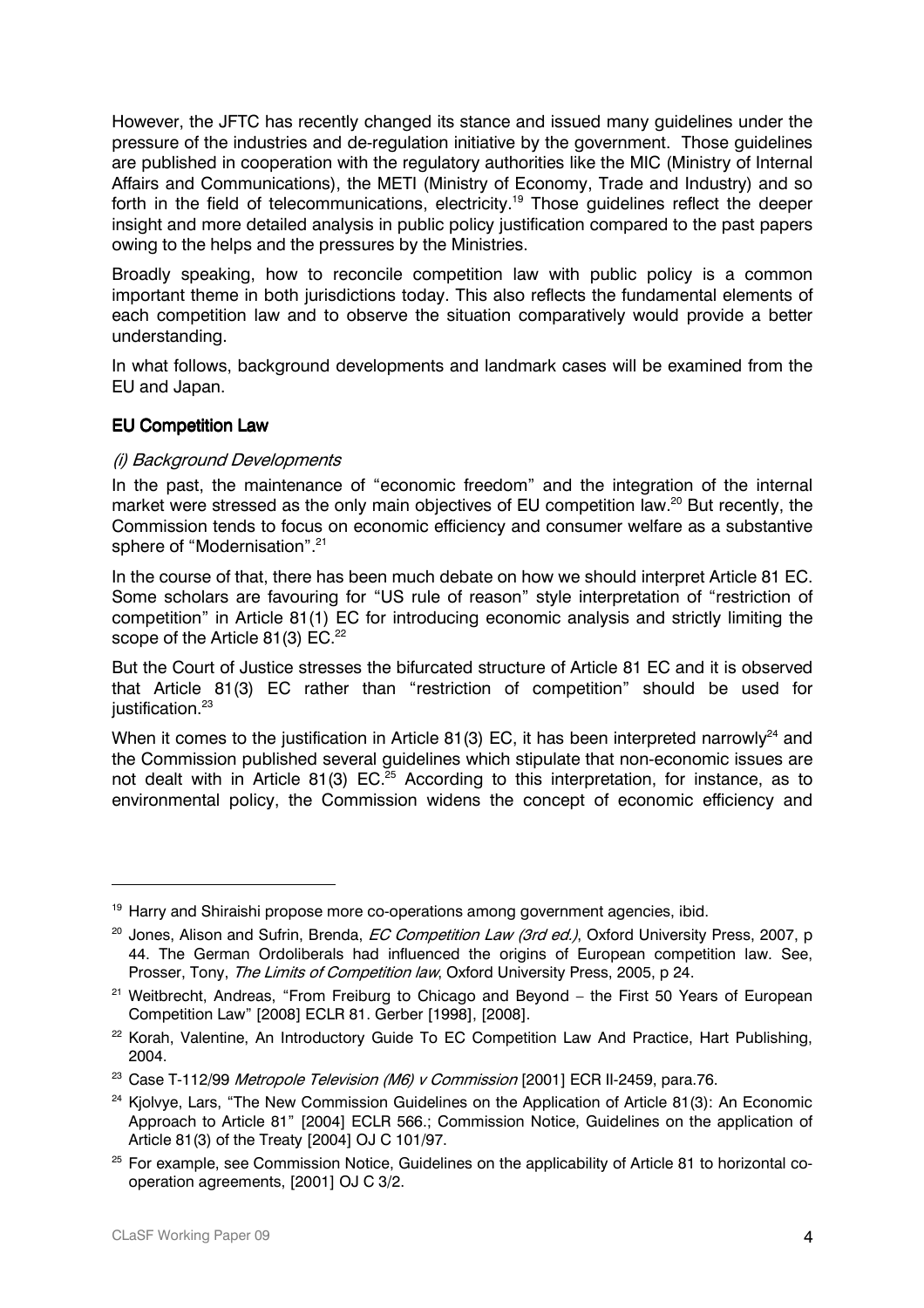appears to consider only economic factors by reason that the environment has an economic value.<sup>26</sup>

These developments lead to coherent and consistent interpretation in terms of "consumer facet",<sup>27</sup> but it was not the end of the story. The *Wouters*<sup>28</sup> case emerged and that case changed the course of the law in this area.

#### (ii) Landmark Cases

Wouters is regarded as a landmark case.

This case concerns the decision by the Netherlands Bar Association prohibiting the fullpartnership between a law firm and an accountant firm to prevent a conflict of interest.

The Court of Justice says:

"...not every agreement between undertakings or every decision of an association of undertakings which restricts the freedom of action of the parties or of one of them necessarily falls within the prohibition laid down in Article 85(1) [Article 81(1)] of the Treaty. For the purposes of application of that provision to a particular case, account must first of all be taken of the overall context in which the decision of the association of undertakings was taken or produces its effects. More particularly, account must be taken of its objectives, which are here connected with the need to make rules relating to organisation, qualifications, professional ethics, supervision and liability, in order to ensure that the ultimate consumers of legal services and the sound administration of justice are provided with the necessary guarantees in relation to integrity and experience (...). It has then to be considered whether the consequential effects restrictive of competition are inherent in the pursuit of those objectives."<sup>29</sup> (emphasis by the author)

This case appears to decide the reconciliation between the non-competition objectives and "restrict of competition".

As Monti says, "This case provides a method by which an anticompetitive practice may be tolerated if it provides a necessary means to support a legitimate national policy, which may apply in cases of culture, or other national policies."30

This judgment has generated substantial interest and several interpretations have been submitted  $31$ 

One of the two main theories comes from four freedoms' justification, "mandatory requirements". This has grown out of the case law such as *Cassis de Dijion*,<sup>32</sup> which justifies

- <sup>28</sup> Case C-309/99 *Wouters* [2002] ECR I-1577.
- <sup>29</sup> Case C-309/99 Wouters, para 97.
- <sup>30</sup> Montil 20071, p 110.

<sup>&</sup>lt;sup>26</sup> Specific case is the Decision 2000/475/EC CECED. See, Monti, Giorgio, EC Competition Law, Cambridge University Press, 2007, p 91. Other views are also submitted. Vedder stresses the importance of Article 6 EC (cross-sectional clause for environmental protection). See, Vedder, Hans, Competition Law and Environmental Protection In Europe: Towards Sustainability?, Europa Law Publishing, 2003.

<sup>&</sup>lt;sup>27</sup> Komninos, Assimakis, "Non-competition Concerns: Resolution of Conflicts in the Integrated Article 81 EC", The University of Oxford, Centre for Competition Law and Policy, Working Paper(L) 08/05, 2005, p 11.

<sup>&</sup>lt;sup>31</sup> Ibid; Komninos [2005]. As to Article 82 EC, similar interpretation is submitted. See Rousseva, Ekaterina, "The Concept of 'Objective Justification' of an Abuse of a Dominant Position: Can it help to Modernise the Analysis under Article 82 EC?" (2006) 2(2) Competition Law Review 40.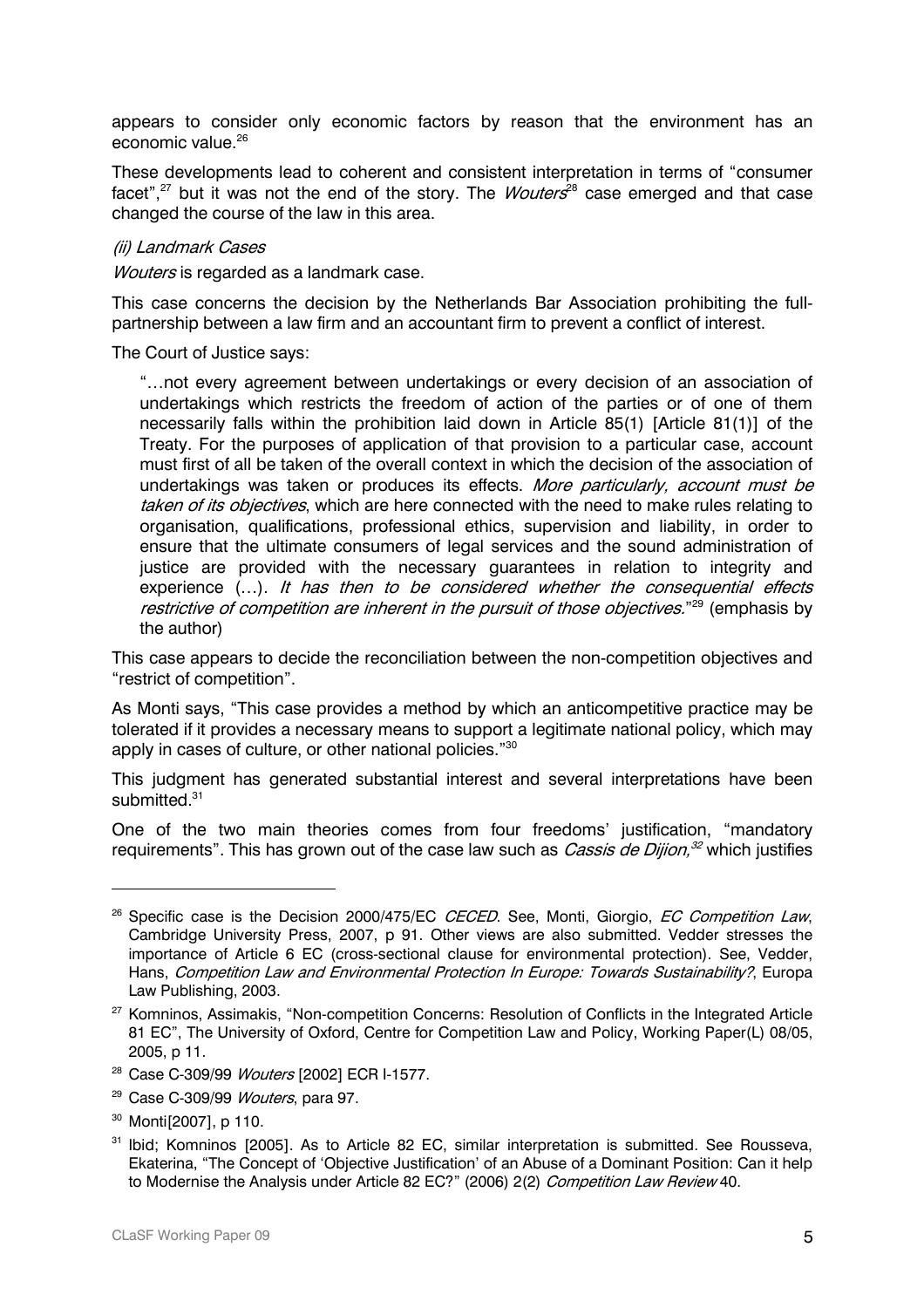the legitimate national rules even if the free movement of goods, person, service and capital are infringed.

The other theory is from competition scholars and the concept of "ancillary restraints" is introduced. It admits the inevitable anti-competitive effects from the legitimate regulations, but tries to narrow the inclusion of the non-competition concerns.<sup>33</sup>

In addition, the notion of constitutional evaluation has recently been submitted.<sup>34</sup> Its scope is similar to "mandatory requirements" justification in practice, but stamps a different label on the justification. It adopts a broader perspective than that the sole objectives of competition law have. This appears to extend the scope from the only *economic* rules by reference to "constitution".

Recently another case was added in the same context.

Meca-Medina case deals with the anti-doping rules by the International Olympic Committee, which restrict competition but are justified by its legitimate reasons.

This case takes the stance like the *Wouters* and the Court of Justice judges that:

"Not every agreement between undertakings or every decision of an association of undertakings which restricts the freedom of action of the parties or of one of them necessarily falls within the prohibition laid down in Article 81(1) EC. For the purposes of application of that provision to a particular case, account must first of all be taken of the overall context in which the decision of the association of undertakings was taken or produces its effects and, more specifically, of its objectives. It has then to be considered whether the consequential effects restrictive of competition are inherent in the pursuit of those objectives (Wouters and Others, paragraph 97) and are proportionate to them.

As regards the overall context in which the rules at issue were adopted, the Commission could rightly take the view that the general objective of the rules was, as none of the parties disputes, to combat doping in order for competitive sport to be conducted fairly and that it included the need to safeguard equal chances for athletes, athletes' health, the integrity and objectivity of competitive sport and ethical values in sport."35. (emphasis by the author)

These developments show that reconciliation between competition law and public policy by the method like "constitutional evaluation" is needed to react against various complicated cases even if Article 81(3) EC justification is interpreted vaquely.<sup>36</sup>

<sup>&</sup>lt;sup>32</sup> Case 120/78 Rewe-Zentral AG v Bundesmonopolverwaltung für Branntwein [1979] ECR 649. For general information, see Barnard, Catherine, The Substantive Law of the EU - The Four Freedoms - (2<sup>nd</sup> ed.), Oxford University Press, 2007, p 115.

<sup>&</sup>lt;sup>33</sup> Whish uses the phrase "regulatory ancillarity"; Whish, Richard, *Competition Law* (5th ed.), LexisNexis, 2003, p 120. Faull and Nikpay use the phrase "public interest ancillarity"; Faull and Nikpay [2007], p 237. On the other hand, they use the term "commercial ancillarity", which means franchise agreements etc.

<sup>&</sup>lt;sup>34</sup> Komninos [2005].

<sup>&</sup>lt;sup>35</sup> Case C-519/04 P Meca-Medina [2006] ECR I-6991; Szyszczak, Erika, "Competition and sport" (2007) (32) ELRev p 95.

<sup>&</sup>lt;sup>36</sup> This article focuses on the discussion on Article 81 EC, but several cases concerned with state prerogatives has already emerged. See, Prosser [2005], p 127.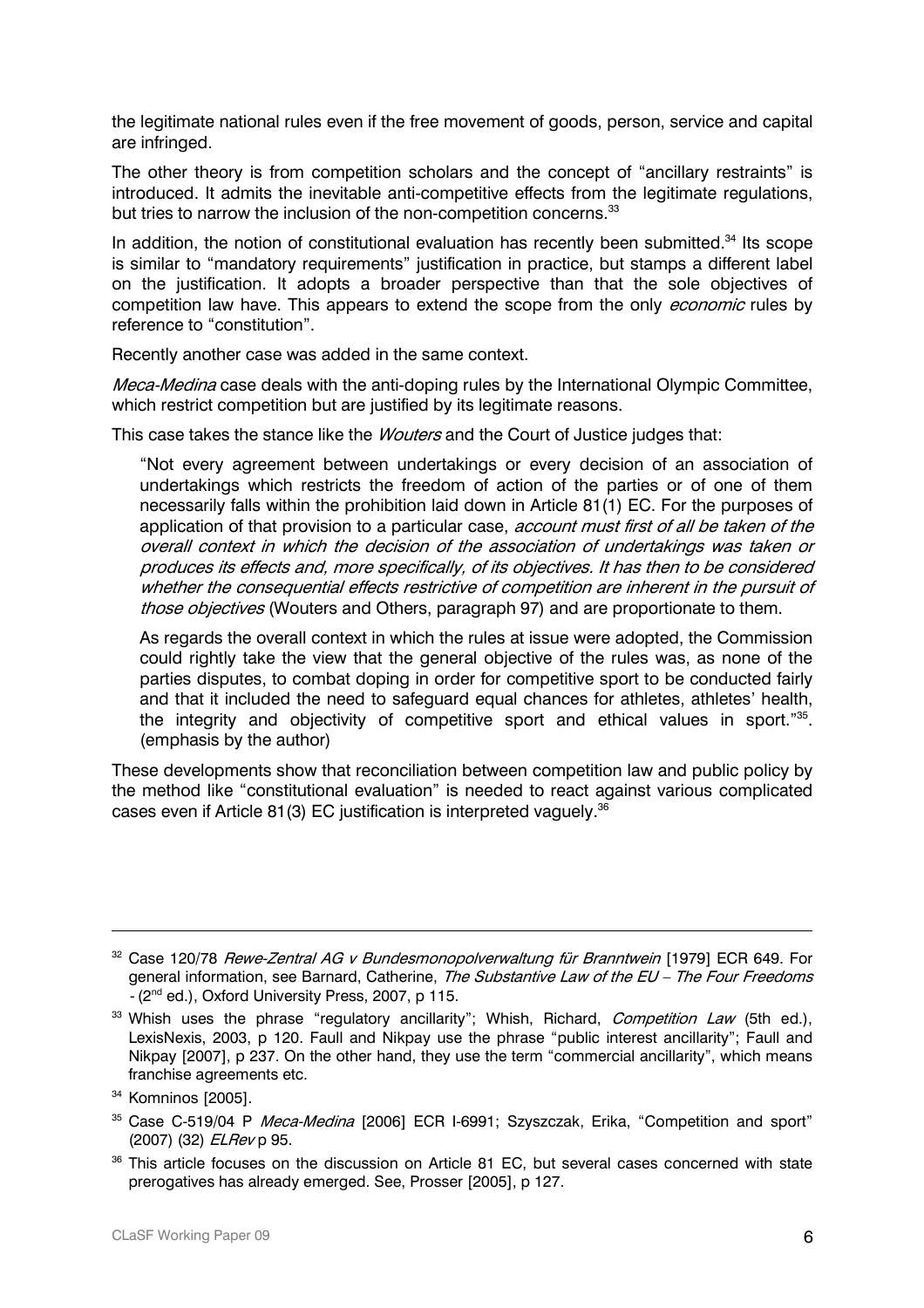#### Antimonopoly Act in Japan

#### (i) Background Developments

The Antimonopoly Act defines its objective that:

"The purpose of this Act is, ... to promote fair and free competition, ... and thereby to promote the democratic and wholesome development of the national economy as well as to assure the interests of general consumers."37

Based on this premise, two basic provisions stipulate that: "No entrepreneur shall effect private monopolization or unreasonable restraint of trade"<sup>38</sup> and "No entrepreneur shall employ unfair trade practices."39

The core concept of the term "private monopolization" and "unreasonable restraint of trade" in Article 3 are defined as the same<sup>40</sup> and "contrary to the public interest, a substantial restraint of competition in any particular field of trade" (emphasis by the author)<sup>41</sup> is the key description.

Historically speaking, public policy justification has been dealt with in the interpretation of "public interest". "Public interest" has been considered to be directly connected to the notion of free competition and common brief is that "public interest" is to maintain the free competition order itself and broader iustification cannot be admitted.<sup>42</sup>

However, interpreted literally, the objectives of the Antimonopoly Act consist of economic and non-economic elements.<sup>43</sup>

In addition, the definition of "unfair trade practices" in Article 19 lacks the phrase "public interest" contrary to that in Article 3. But part of Article 19 is considered to prohibit similar conducts like Article 3, and if it is applied inconsistently, the result depends on the provision selected.

Therefore, how to reconcile the ultimate objective of Antimonopoly Act and how to interpret "public interest" coherently have been highly controversial in academy in the past.<sup>44</sup>

In those circumstances, several landmark cases have changed the course of the law.

# (ii) Landmark Cases

Osaka Bus Association case<sup>45</sup> is the turning point. This enables us to make coherent interpretation on public policy justification regardless of the existence of the phrase "public interest".<sup>46</sup>

<sup>40</sup> Antimonopoly Law, Article 2(5), 2(6).

<sup>43</sup> Havashi, Shuva, "Merger Regulation in the Antimonopoly Law", *Housei Ronsyu*, No.224, 2008, p 509. The article deals with the core concepts of Antimonopoly Law as a whole.

<sup>&</sup>lt;sup>37</sup> Antimonopoly Act, Article 1.

<sup>&</sup>lt;sup>38</sup> Antimonopoly Act, Article 3.

<sup>&</sup>lt;sup>39</sup> Antimonopoly Act, Article 19.

<sup>&</sup>lt;sup>41</sup> In the following, this article uses the phrase "restriction of competition" instead of "restraint of competition".

<sup>&</sup>lt;sup>42</sup> Negishi, Akira and Funada, Masayuki, *Japanese Antitrust Law* (3<sup>rd</sup> ed.), Yuhikaku Publishing, 2006 (in Japanese).

<sup>&</sup>lt;sup>44</sup> Havashi, p.515.

<sup>&</sup>lt;sup>45</sup> Osaka Bus Association Decision, JFTC, July 10, 1995.

<sup>&</sup>lt;sup>46</sup> Shiraishi. Tadashi. *An Introduction to the Antitrust Law of Japan* (3<sup>rd</sup> ed.). Yuhikaku Publishing. 2005. p 58 (in Japanese).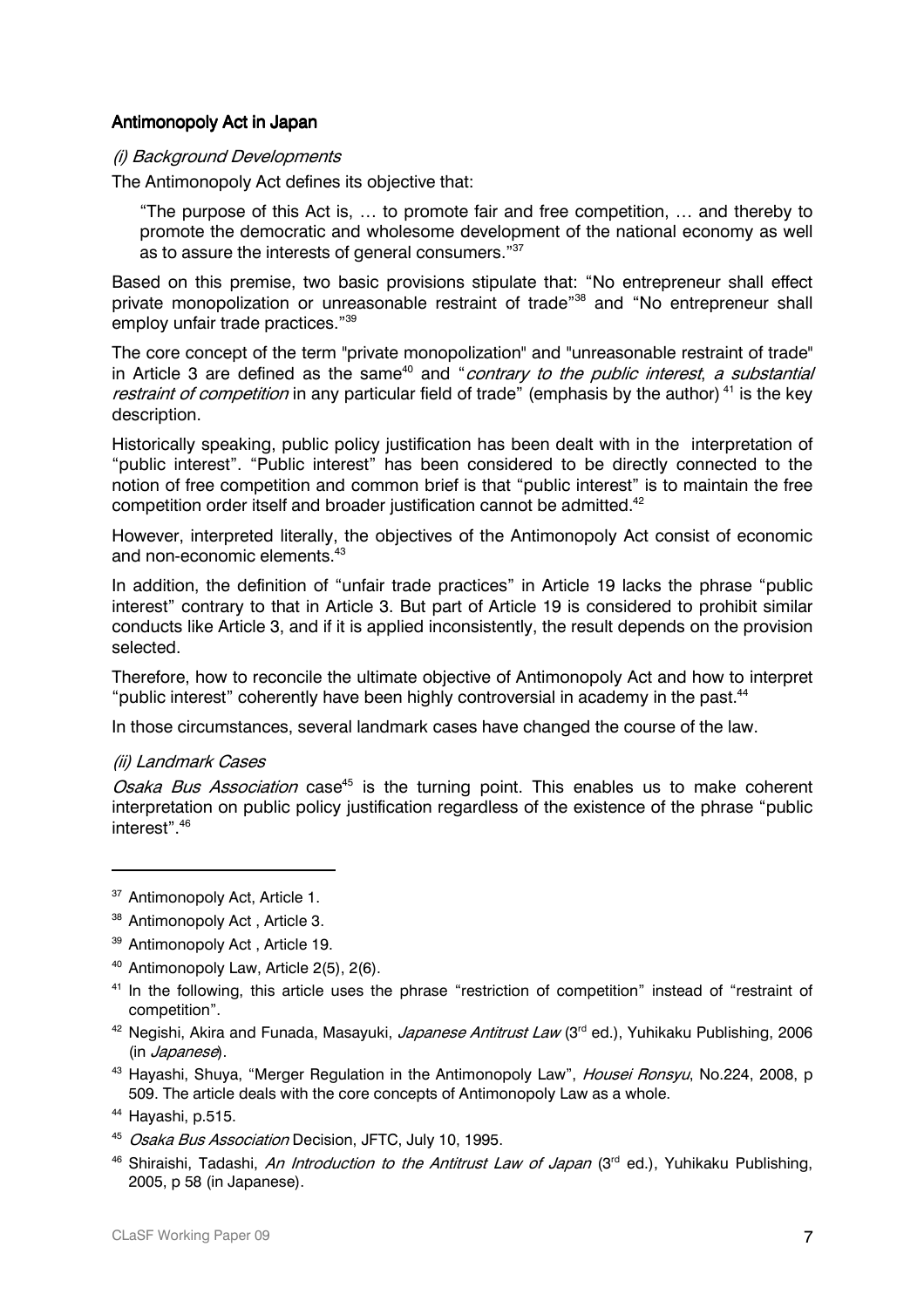This case concerns the cartel on the rental bus minimum prices requiated by the government. As the actual prices are below the official minimum rate, its voluntary agreements are trying to stop the offenders and to increase the actual price much more, but those prices themselves are set below the official price.

In the decision, the JFTC states that in light of the ultimate objectives of Antimonopoly Act. this conduct is justifiable because this does not apply to "restriction of competition", instead of making use of the existence of "public interest" for justification.

This case is evaluated as deciding on the reconciliation between the non-competition objectives and "restrict of competition".

Two more similar cases follow this.

One is the Air soft gun case.<sup>47</sup> This case is related to the safety standard for airguns and its bullets and this standard forces a member to refuse to deal with violators.

The Court judges that "there is room for justification when the purpose of the voluntary standard setting is legitimate in the context of competition policy and its contents and measures are reasonable for achieving the objectives."

Another *SCE* case tells more specifically that,

"... exceptionally, it should be judged that there is no restriction of competition when the conduct in question is not regarded as having adverse effect on competition scheme in terms of its object or necessity or reasoning as a means for its achievement." 48

Against this trend, the reigning theory advocates that, considering the necessity of reading certain social and public purposes into the Act, the concept of "unworthy of protection by competition law" should be introduced.

This thinking resembles "ancillary restraints" in the EU and accepts public policy justification to some extent but narrows its scope. However, it might indicate the uselessness of the phrase "public interest" in the Act and pave the way for new interpretation.

What is more, one of the leading scholars, Matsushita, proposes a wider interpretation on public interest as a method for reconciliation between competition law and public policy. He states that *'contrary to the public interest'* principally means the contradiction against free competition but, exceptionally, reconciliation between the socially legitimate values and the restriction of competition makes it possible to support a legitimate social policy to prevail.<sup>49</sup>

These cases and theories represent the new way for interpreting public policy justification.

#### **Comparative Analysis**

As we observe, both jurisdictions have developed the standard of evaluating "restriction of competition" and widened the scope of public policy justification.

Of course, there are a lot of inherent differences between the Treaty and the national act. But both intellectually and practically, this comparison fosters the new perspectives for understanding the competition law in the era of worldwide competition law enforcement.

<sup>&</sup>lt;sup>47</sup> Tokyo District Court Judgement, April 9, 1997.

<sup>&</sup>lt;sup>48</sup> Sony Computer Entertainment (SCE) Decision, JFTC, August 1, 2001 (This case concerns copyright and antimonopoly law through pricing of game console).

<sup>&</sup>lt;sup>49</sup> Mitsuo, Matushita, *An Introduction to Japanese Economic Law* (3<sup>rd</sup> ed.). University of Tokyo Press. 2002, p 81 (in Japanese). He refers to the past Competition Act in UK, which uses the "public interest" standard.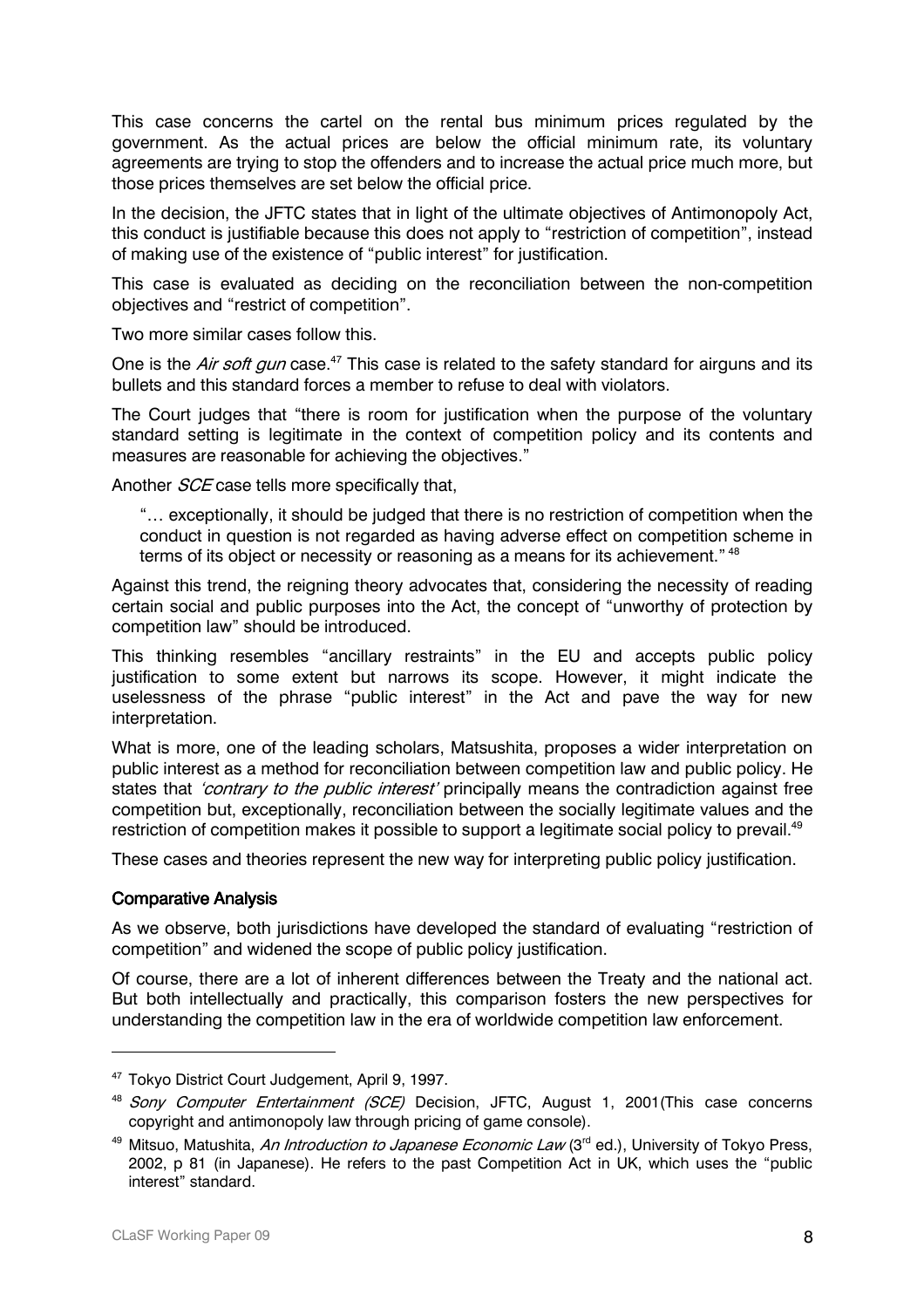# (i) Constitutional Request?

In a mixed economy, it is essential for us to reconcile competition with other values. Both in the EU and Japan, constitutional requests have been increased because to strengthen the enforcement of competition law only does not accommodate the complicated facts happening in the area where competition and non-competition factors are intermingled.

In general, competition laws have general provisions and the case law and the theories are building up interpretations. Those tend to follow the simple and strong reasoning and do not want to widen the scope because it will bring about vague results. Interpreting the present provisions flexibly, but consistently and coherently, needs a subtle handling, but is urgently needed now.

In the UK, the Competition Appeal Tribunal (CAT) tackles the similar complicated case under the Chapter I (parallel with Article 81 EC) and admits a difficult standpoint sincerely among the divided judgements.<sup>50</sup> As a result, it places much emphasis on the later decided case Wouters, instead of other cases based on Article 81(3) justification.

In Japan, Shiraishi proposes to break the conventional framework "Antimonopoly Act" versus other laws" and locate "competition policy law" over Antimonopoly Act and other laws to accommodate various values including competition.<sup>51</sup>

This contribution would provide valuable insights and frames for creating a new approach.

# (ii) Enforcement

Throughout this discussion, we can also acknowledge the importance of procedural or institutional reform for public policy justification.

In the EU, collegiality of the Commission's decisions is being re-evaluated because it can help to make a decision while considering the whole policies collectively.<sup>52</sup> Additionally, in the Member States, for example, the Office of Fair Trading (OFT) in the UK tries to introduce state aid rules into its competition policy scheme for comprehensive enforcement.<sup>53</sup>

These movements make the competition authorities prepare for the widened scope of competition law.

In Japan, historically speaking, the JFTC was called as "a watch dog that does not bite".<sup>54</sup> But the JFTC has recently introduced a lot of guidelines in cooperation with several Ministries. This mirrors not only the need for consideration on public policy but also for strong enforcement on the ground.

To observe the enforcement side would also highlight the implication for the future.

# **Concluding Remarks**

As the Competition Appeal Tribunal (CAT) in the UK says, "competition law is not an area of law in which there is much scope for absolute concepts or sharp edges."55

<sup>&</sup>lt;sup>50</sup> Racecourse Association / British Horseracing Board v OFT [2005] CAT 29, para 167.

<sup>&</sup>lt;sup>51</sup> Shiraishi. Tadashi, "Competition Policy and Government", Government and Corporation - Modern Law series 8, Iwanami Publishing, 1997, p 71.

<sup>&</sup>lt;sup>52</sup> Freeman [2008].

<sup>53</sup> Office of Fair Trading. Public Subsidies. OFT705. November. 2004.

<sup>&</sup>lt;sup>54</sup> Shogo Itoda, the former Competition Commissioner, "Competition in Japan's Telecommunications Sector: Challenge for the Japan Fair Commission", October 11, 2001.

<sup>&</sup>lt;sup>55</sup> Racecourse Association / British Horseracing Board v OFT [2005] CAT 29, para 167.